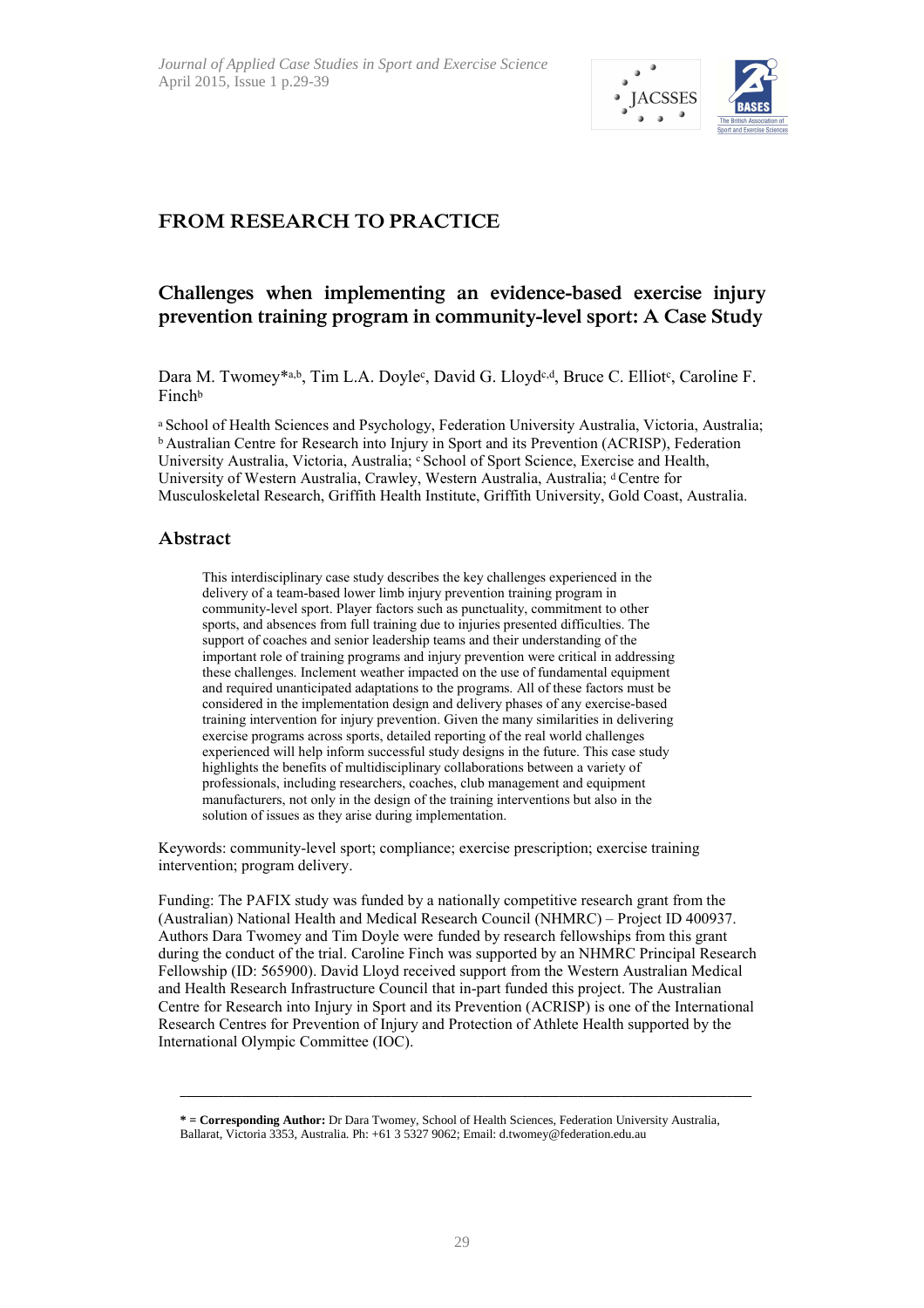# **Background**

The efficacy of exercise training programs for lower limb injury prevention has been well established (Emery & Meeuwisse, 2010; Mandelbaum et al., 2005; Myklebust et al., 2003). However, the effectiveness in community settings largely relies on the successful delivery of the intervention (Finch & Donaldson, 2010). Recent research has emphasised the importance of understanding the context in which the implementation takes place in order to inform the design of interventions (Donaldson & Finch, 2013; Finch, White, Twomey, & Ullah, 2011; Verhagen & Finch, 2011). The recent addition of two further stages to van Mechelen, Hlobil, and Kemper's (1992) model has resulted in a six-stage approach named: 'Translating Research into Injury Prevention Practice' (TRIPP - Finch, 2006). The new TRIPP Stages, five and six, relate specifically to the design of implementation strategies, incorporating knowledge of the context and the evaluation of the effectiveness of the intervention, respectively. Recent evidence suggests that understanding the barriers and challenges to the adoption and maintenance of sports injury prevention strategies contributes significantly to their success, particularly in community-level sport (Finch & Donaldson, 2010; Finch et al., 2011). The following case study contains reflections on the implementation of interventions in community sport, and the challenges faced by those delivering them.

Compliance, which can be defined as the degree to which players complete all aspects of an intervention, contributes significantly to the effectiveness of training programs, yet reporting of compliance is often unclear in research reports (cf. Finch & Donaldson, 2010; Soligard et al., 2010; Verhagen, Hupperets, Finch, & van Mechelen, 2011). Although compliance levels have been reported in some recent studies, these have generally been limited to reporting absolute numbers of training sessions attended (Soligard et al., 2010; Steffen et al., 2013). In many of these reports a level of important detail is missing, specifically whether or not players completed all components of the intervention at each session (Keats, Emery, & Finch, 2012). Knowledge of the specific factors that influence compliance levels is rarely reported but could provide valuable information to enhance design and delivery strategies, thereby increasing training compliance, in future interventions.

Intervention fidelity, which is different to compliance as it infers that the players not only complete the training exercises but perform them correctly, has been identified as a key contributor to success in sports injury prevention strategies but is rarely recorded or reported (Finch, 2011a, 2011b; Fortington et al., 2014; Verhagen & Finch, 2011). The ability to perform the components of a training intervention exactly as prescribed can be impeded by many factors, such as weather conditions or time constraints. For example, inclement weather was identified as placing logistical challenges on the completion of the FIFA 11+ program (Steffen et al., 2013) However, no specific details of its impact on the study results, nor any program modifications were reported (i.e., attempts to address the impact of these challenges). It has also been shown in an observational study of training program fidelity in community Australian football that the volume of exercises performed was the most frequent cause of incorrect performance (Fortington et al., 2014). Players completing too few exercises could be related to time constraints. Only one previous paper has published practical lessons learned delivering a sports injury prevention program, but these were mainly focused at the organisational level (Chalmers, Simpson, & Depree, 2004).

The purpose of this report is to present in-depth evaluation and reflections following an injury prevention training program, delivered within a large group-clustered randomised controlled trial in community sport. In doing so, we will share some of the challenges and unanticipated issues we experienced during the intervention implementation. In this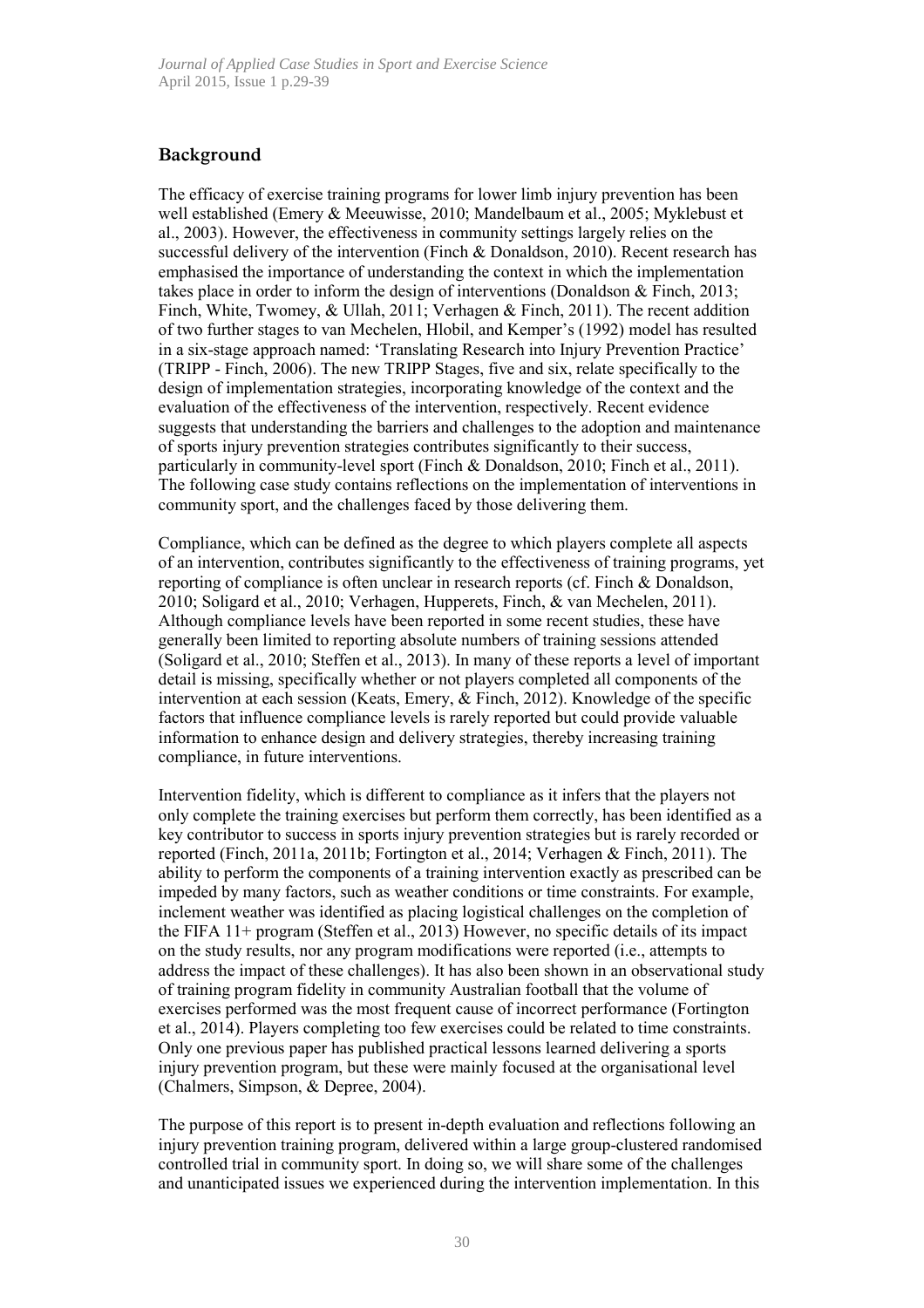way, we hope to both illustrate the importance of compliance and fidelity issues, as well as offering guidance for those delivering similar injury prevention programs particularly in community sport. The following report focuses on challenges associated with (i) players; (ii) coaches; and (iii) environmental/equipment factors. We then move on to consider: (iv) how the challenges were managed to ensure both compliance and fidelity; and (v) recommendations on how these challenges/issues could be avoided in future. In addition, we will highlight the necessity for multi- and interdisciplinary collaborations between a variety of professionals - including researchers, coaches, club management and equipment manufacturers - not only in the design of the training interventions but also in the resolution of issues as they arise during implementation.

#### **Overview**

The experiences presented in this paper are based on the implementation challenges recorded by research staff - i.e. the project managers and trained staff who delivered the programs - during the implementation of two exercise training programs that were delivered as part of a large randomised controlled trial (RCT). The research was investigating the effectiveness of interventions designed to prevent lower limb injuries in community-level Australian football (the Preventing Australian Football Injuries through eXercise (PAFIX) trial - Finch, Lloyd, & Elliott, 2009). The design of the overall project and the specific exercise training programs were developed by a multidisciplinary team comprising: epidemiologists; bio-mechanists; sports medical staff; and strength and conditioning experts. Specific details are available elsewhere regarding: (i) the project design (Finch, Lloyd,  $\&$  Elliott, 2009); (ii) the accuracy of data collection (Twomey, Finch, Doyle, Elliott, & Lloyd, 2010); (iii) the evidence-base and rationale for the training programs in relation to Australian football (Donnelly et al., 2012); (iv) the actual training programs and player feedback (Finch et al., 2014a); and (v) the reach and adoption of the training programs (Finch et al., 2014b).

A total of 40 community-level Australian football teams (approximately 1564 players) were recruited during the 2007 and 2008 playing seasons and randomly assigned to one of the two periodised training programs. All players were male and over 18 years of age (mean age of 22.1 years). Players were recruited from two Australian states, Victoria and Western Australia, approximately 3,000 kilometres apart, which experience very different climatic conditions (Western Australia is generally warmer and drier). The 'control' training program simulated common training programs used in communitylevel Australian football, with exercises such as running, bounding and changing direction. The neuromuscular control training program (i.e., intervention) comprised balance, plyometric and technique activities aimed at altering biomechanical and neuromuscular knee injury risk factors. The two programs were conducted simultaneously so that the effectiveness of the neuromuscular control program could be compared to a regular warm-up program currently in use. The control program included the use of balls and cones only. The equipment supplied to each club for the neuromuscular control program included: six mini-hurdles; two mini trampolines; eight balance cushions; eight balance boards; eight Swiss balls; 10 Australian footballs; and a set of 30 cone-shaped markers. Both periodised programs were delivered by trained staff as a warm-up in two training sessions per week over 26 weeks, taking approximately 10-20 minutes to complete. The periodisation cycles of the programs are detailed in Table 1.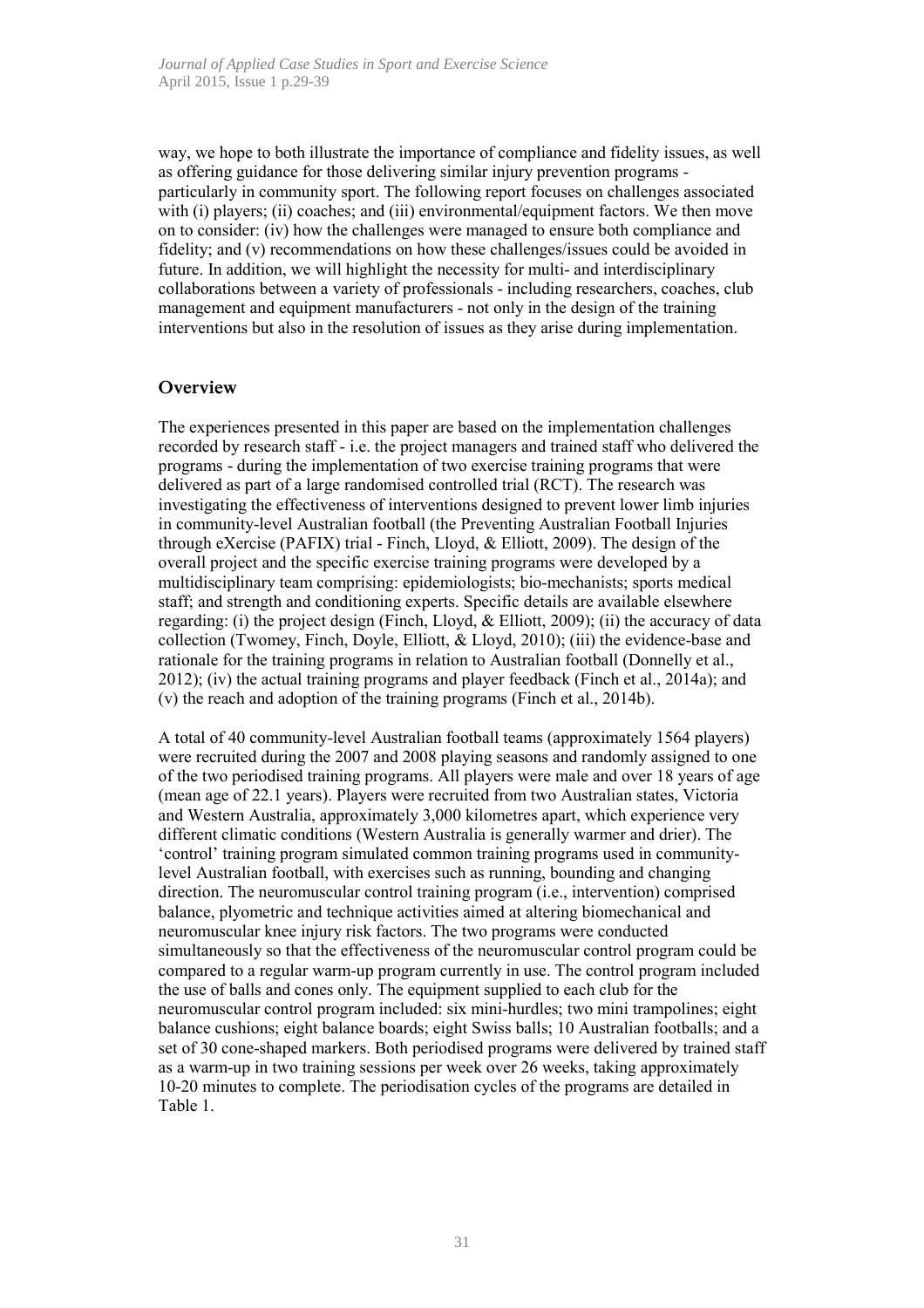| Week              | Mesocycle                                                                                                                  | Frequency per week |
|-------------------|----------------------------------------------------------------------------------------------------------------------------|--------------------|
| 1-4 (pre-season)  | General preparation – basic balance, bounding and<br>planned change of direction exercises                                 | Twice              |
| 5-8 (pre-season)  | Basic aggressive – basic balance, bounding, planned<br>and unplanned change of direction, jumping and<br>landing exercises | Twice              |
| 1-5 (in-season)   | Aggressive 1 – advanced balance, unplanned change<br>of direction and jump/landing exercises                               | Twice              |
| 6-10 (in-season)  | Aggressive 2 – advanced combined balance,<br>unplanned change of direction and jump/landing<br>exercises                   | Twice              |
| 11-14 (in-season) | Maintenance 1 – balance, bounding and unplanned<br>change of direction exercises                                           | Once               |
| 15-18 (in-season) | Maintenance 1 – balance, jump/landing and<br>unplanned change of direction exercises                                       | Once               |

Table 1: Outline of the neuromuscular control program delivery plan.

## **Ethical Considerations**

The study was conducted in full accordance with the Australian National Statement on Ethical Conduct in Human Research and approved by the University of Ballarat (currently Federation University Australia) and the University of Western Australia Human Research Ethics Committees. All players were provided with a Plain Language Statement that outlined the purpose of the PAFIX project, what they would be required to do and how their data would be managed. Players were given the opportunity to seek any further information from the research team and once satisfied provided their written, informed consent.

# **Critical reflections on the barriers and challenges to effective intervention delivery**

### **Player-related challenges**

The training programs were designed to start eight weeks before the start of the season, and continue for the 18-week season. Although the training programs were designed to start at a basic preparation level, as detailed above, this assumed that most players would attend football training during the pre-season. In reality, many community club players participated in other sports (e.g., cricket) during the Australian football off-season, and were still involved in those during the 'General Preparation' phase. This meant that they were not available to participate fully in the PAFIX program. Further, the continuous recruitment of new players during the pre-season also challenged the fidelity of the programs during this time. New players would likely have had different conditioning levels to those who had been compliant throughout. An issue like this is unavoidable in community club sport. We attempted to address the issue by ensuring the trained project staff members delivering the program were aware of the key elements essential for new players. Each club was provided with two staff from the PAFIX project, and together with the assistance of the club coach they were able to integrate the new players into the programs. This was achieved by one of the trained project staff running the scheduled program session, with assistance from the club coach, and the other project staff member worked with individual players to ensure that they had the foundational skills necessary to join the PAFIX program in the subsequent training session. We reflected that accommodating the competing demands on players in community level (i.e., nonprofessional sport) is critical in seeking good fidelity and compliance. It was necessary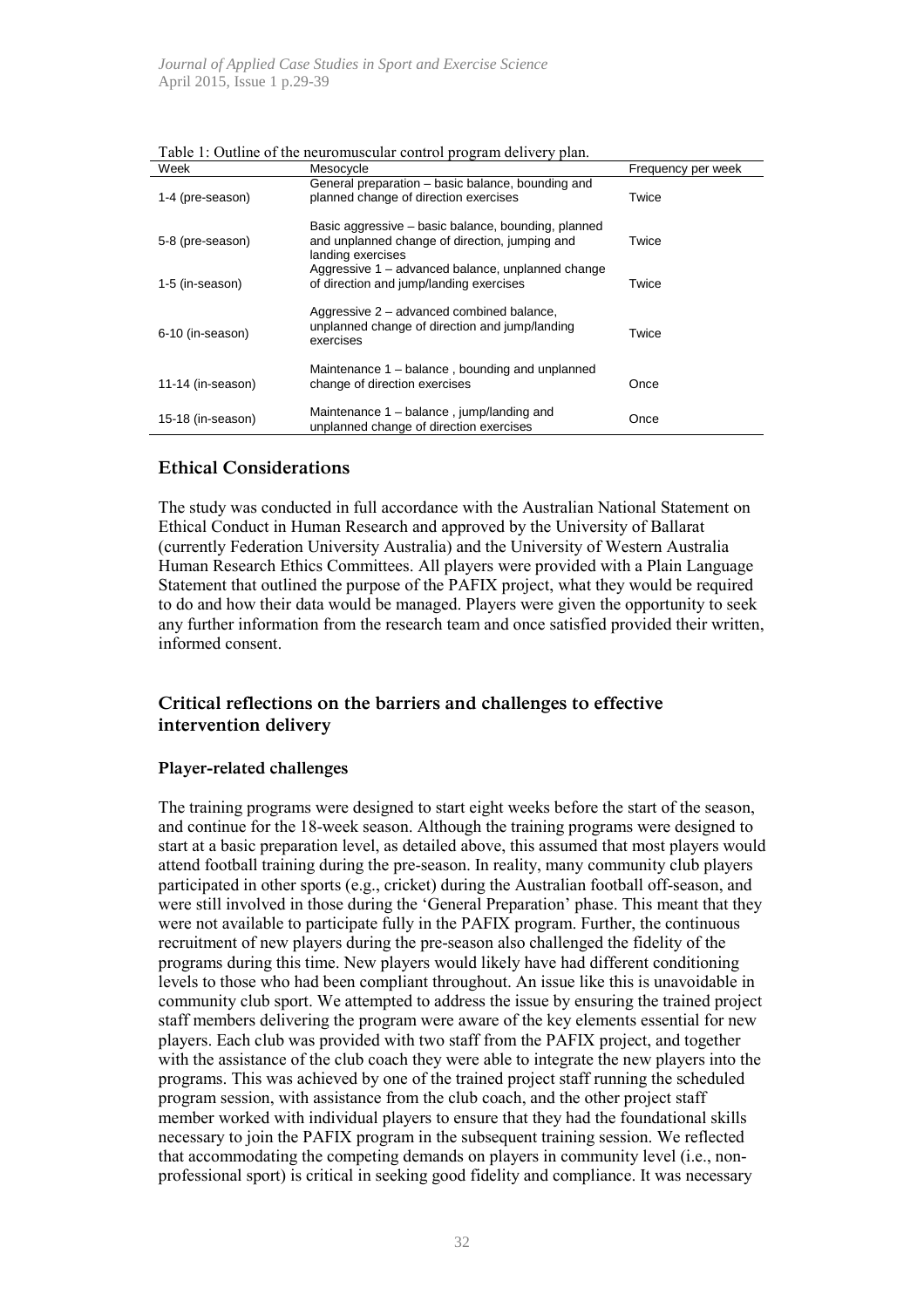for us to modify implementation dates, content, adaptability, and session-length, and we recommend that practitioners acknowledge these issue at the design phase of interventions.

The nature of a periodised training program, where the intensity and difficulty of the exercises increase and fluctuate throughout the season, presumes that players will progress through the cycles according to the program design. The PAFIX program comprised cycles of 4-5 weeks, as previously detailed in Table 1, with different exercises on each of the two training sessions per week. The players were given exercise progression options according to their ability. For example, the baseline balance board exercise was a double stance position with eyes open but players could progress to a single leg stance with eyes open or closed. In a team environment, however, it can be difficult to ensure that each player is progressing at his own pace and not influenced by the ability of other players to perform exercises beyond their capacity. We responded to this issue in the PAFIX study with the two additional trained personnel, as described above. Together with the club coaches, these additional staff were all able to monitor individual players' progression and adapt training programs accordingly.

In addition to individualising the level of training to each player, moving through the progressions correctly was also negatively affected by missed sessions. If too many sessions are missed, the regular program may be at a level too advanced for the player, because of technique or intensity, when they rejoin the squad. Consequently, they may not gain the full benefit from the training, or may even be at an increased risk of injury. Since the exercises in the PAFIX program were of a relatively low intensity, it was only necessary to make small variations to the intervention exercises - for example, varying the running speed of a drill. Furthermore, in cases where players were injured or experiencing slow progress, the staff sought to incorporate low impact and low intensity exercises from the earlier stages of the program.

Another important factor was the punctuality of the players, which can have a significant impact on the success of a program, given that it was delivered as a warm-up to subsequent coach-led training. During the implementation of the PAFIX injury prevention exercise training programs, there were many occasions where an incomplete program or no program was performed. Of the reasons recorded for partial or nonparticipation 21% was due to player lateness. There are two major considerations with the late arrival of players to training. Firstly, the players who join in after the start of the session may not be physically prepared to undertake the physical tasks of their training. Secondly, non-compliance with the PAFIX injury prevention program may have rendered players more likely to sustain an injury during the season, with consequences for both the player and the fidelity of the research. The solution we adopted was to have clubs/teams undertake the specialised exercises later in the training session. The times were negotiated at individual club level by the trained staff delivering the programs and did not affect the content of the program but achieved the desired outcome of ensuring that those players who arrived late did not miss out.

#### **Coach-related challenges**

Coaches can have a significant influence on player behaviour (Twomey, Finch, Roediger, & Lloyd, 2009). Therefore, their support is critical for the successful implementation of an injury prevention training program. While coaches support and recognise the value of injury prevention training programs, they often feel inadequately equipped to integrate them into their coaching practices (Saunders et al., 2010; Twomey et al., 2009). This was evident during the first few weeks of the PAFIX programs, where many coaches used the time to set-up other drills rather than engaging with the injury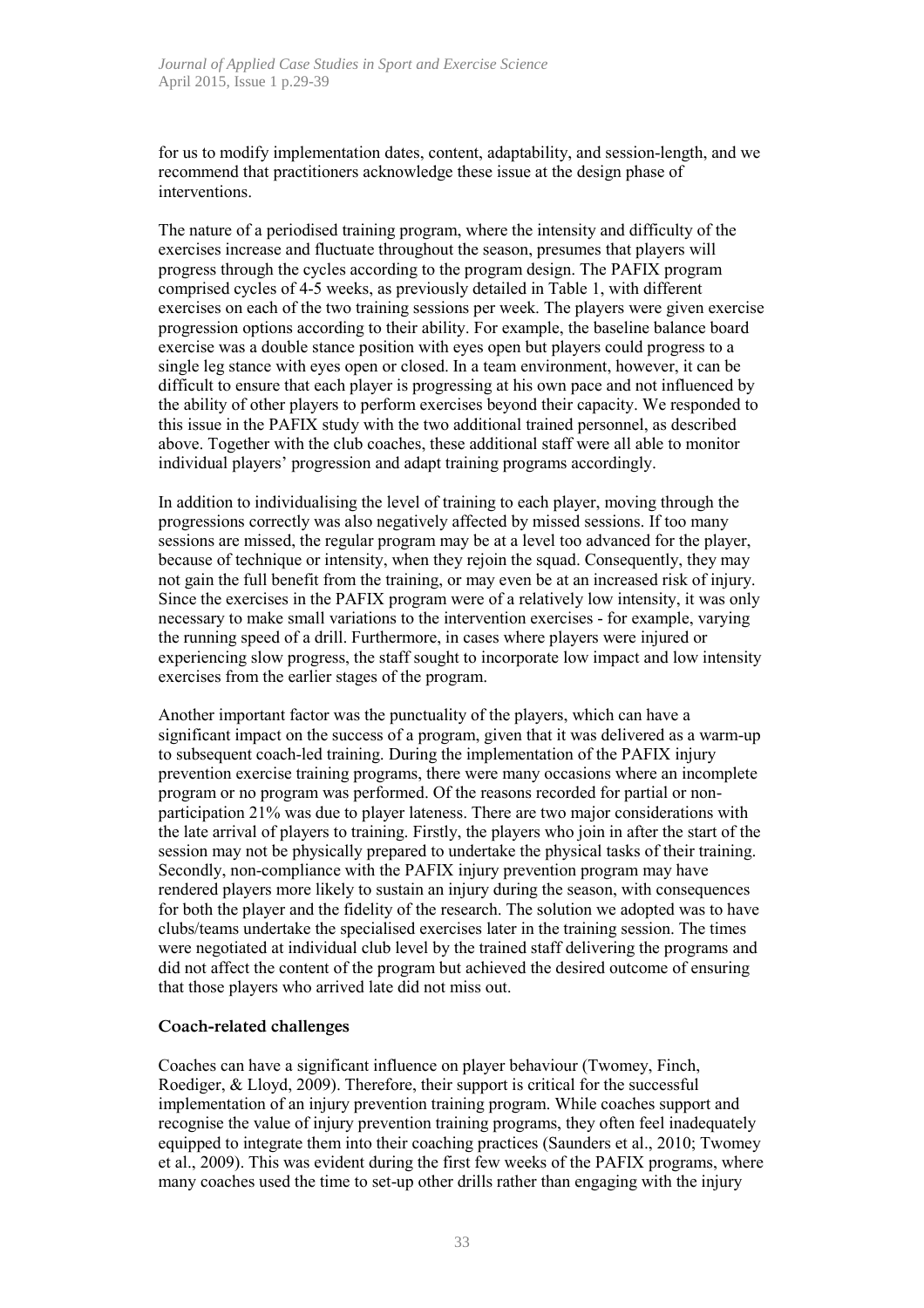prevention training. Upon noticing this behaviour, the research team reflected that the PAFIX project was an ideal opportunity for community–level coaches to learn how to deliver injury prevention strategies in their normal training sessions. The researchers believed it was important for coaches to learn this skill, so that the program could be maintained long after formal support was withdrawn. In response, the project staff based in the clubs were asked to discuss the benefits of the exercises with the coaches, whenever possible. Furthermore, the use of the coaching staff to assist with individual progressions or injured players gave them an additional opportunity to increase their injury prevention knowledge. Anecdotally, this appeared to be a successful strategy as coaches engagement with and assistance in the delivery of the program increased as the season progressed.

#### **Environmental/Equipment Factors**

Inclement weather can impact on the logistical implementation of training programs (Steffen et al., 2013). The PAFIX program was complicated by the fact that it was a dual-state project with very different weather patterns in each state. In Western Australia, the weather conditions remained relatively mild and dry (an average of 18 degrees): resulting in good playable conditions and very few disruptions to training. In contrast, Victorian teams experienced extreme drought conditions for the pre-season which continued for six weeks of the playing season in 2007, followed by very wet conditions in 2008. In 2007, many venues were closed and it was necessary for training to take place on synthetic turf hockey fields, tennis courts or indoors. Consequently, modifications had to be made in both years for the Victorians teams, to ensure both safety (i.e., on different surfaces and smaller playing areas) and fidelity (i.e., as close as possible to the planned content). In the case of two clubs, three - four sessions were cancelled. In response, staff made the decision to reduce the number of maintenance weeks to ensure the main in-season cycles were not affected.

An unanticipated issue that arose in Victoria was the use of inappropriate footwear. The exercises in the neuromuscular training program required the use of equipment such as mini trampolines, balance boards and Swiss balls. Due to the very wet and muddy grounds in 2008, the players did not want to wear running shoes during the PAFIX program and then change into football boots for the remainder of the training session. The use of studded football boots on mini trampolines and the balance equipment was not only damaging to the equipment but potentially increased the injury risk for the players. In response, wherever possible, some balance exercises were moved to a drier area of the facility and running shoes were worn. With the landing exercises involving the mini trampolines, the exercises were modified to accommodate studded footwear. For example, players were asked to perform the run-up, then, on a signal, jump as high as possible off the ground and land in a flexed position.

Another challenge with the use of the mini trampolines emerged in the wet conditions. The small surface area of the mini trampoline legs was not able to withstand the weight of many of the players and began sinking into the surface. Consequently, the rebound property of mini trampolines was lost, resulting in a potentially dangerous activity. This was only an issue in Victoria, so new wooden bases were machined to prevent sinking.

### **Discussion**

This case study has discussed some of the specific on-the-field challenges experienced during the implementation of a sports injury prevention training program in community– level sport. The issues reported are based on 'real-world' experiences and focus on the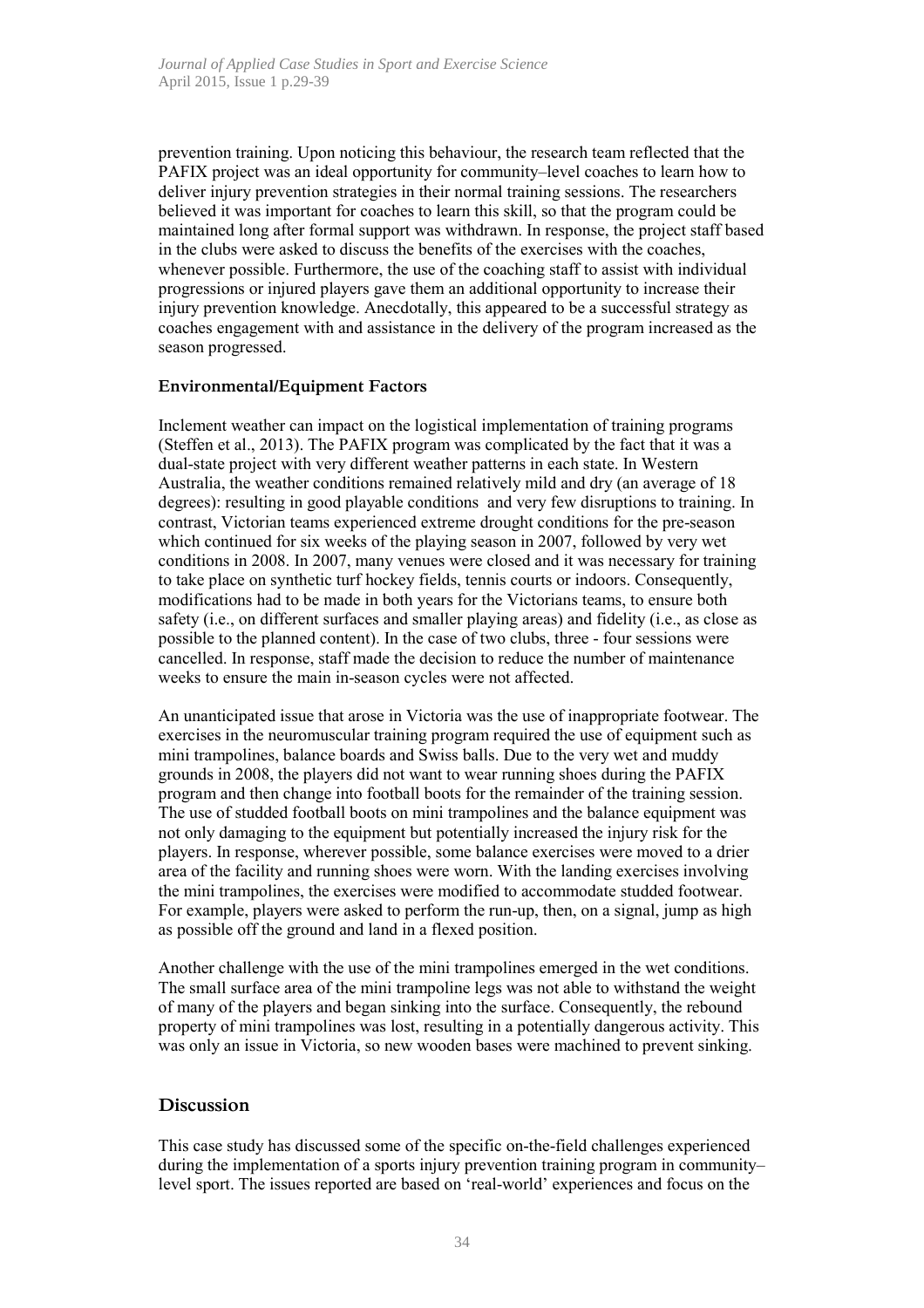most pertinent issues when implementing a specialised injury prevention programs. Although this case study is based on the experiences in community-level Australian football, many of the challenges presented could easily affect other sports and levels.

Ideally, all players would attend and participate fully in every training session but the reality in community club sport is that this will rarely occur (Finch et al., 2014b). Our PAFIX trial experiences highlight the fact that variability in participation levels and adherence are inevitable. With issues of non-attendance, lateness, injury and ongoing recruitment, compliance is far from guaranteed and the fidelity of the intervention faces a serious threat. A lack of full participation may result in a player either failing to achieve the desired adaptations or advancing to an exercise that is too difficult before he is ready. In both cases, the risk of injury is increased, not reduced. Engaging the coaches, and other club management staff, to assist with monitoring individual player progressions is a valuable way to develop collaborations among different professions. If assistance from other coaches or club personnel is not available then slow advancement in the training drills needs to be accounted for, ideally in the design phase. Addressing such issues ad-hoc is arguably too unreliable given the burden of injuries - financial, time and emotional.

The timing of a training program, both across the playing season and within each training session, needs to be carefully considered. The continuous recruitment of players, particularly throughout the pre-season phase, was typical of what happens in this level of sport (Braham, Finch, & McCrory, 2004; Finch et al., 2014b). Tailoring programs to individual needs within a team setting can be challenging and requires a well-designed program and suitably trained staff. Therefore, careful budgeting for adequate staff will result in a greater likelihood of a successful intervention. It is acknowledged that this recommendation may not always be possible at community-level sport and therefore providing education that empowers the coaches and players to undertake specialised injury prevention programs would also be valuable.

Many specialised injury prevention training programs, including the PAFIX, have been implemented as warm-up programs delivered at the start of training sessions (Finch et al., 2009; Myklebust, Skjolberg, & Bahr, 2013; Soligard et al., 2008). In practice, the reach and adoption of the programs can be substantially compromised due to the lack of player punctuality (Finch et al., 2014b). It is recommended that future programs consider randomising the timing of the specialised program in the 'real-world' settings that will integrate with the coaching staff's current and planned training sessions.

Coaches play a major role in sport and can be important advocates for injury prevention (Saunders et al., 2010; Twomey et al., 2009). Surveying coaches to identify the barriers to training prevention programs has been recommended (Steffen et al., 2013) and undertaken (Twomey et al., 2009). However, what is self-reported doesn't always match what is observed (Eime, Finch, Owen & McCarty, 2005) so reporting what is happening in reality provides additional valuable information for the success of future programs. Similar to previous interventions (e.g., Chalmers et al., 2004), recognising the role of the coaches from the outset of the PAFIX project was essential to its success. A detailed written agreement signed by coaches during the recruitment phase was invaluable in engaging the coaches with the researchers and reminding them of their commitment to the program. Although all participating players receive information regarding what a project entails and the benefits to them, having something at the club management/coach level is important for success. The agreement outlined the benefits of participating and clearly stated what was required from the clubs and coaches and is highly recommended in similar future projects.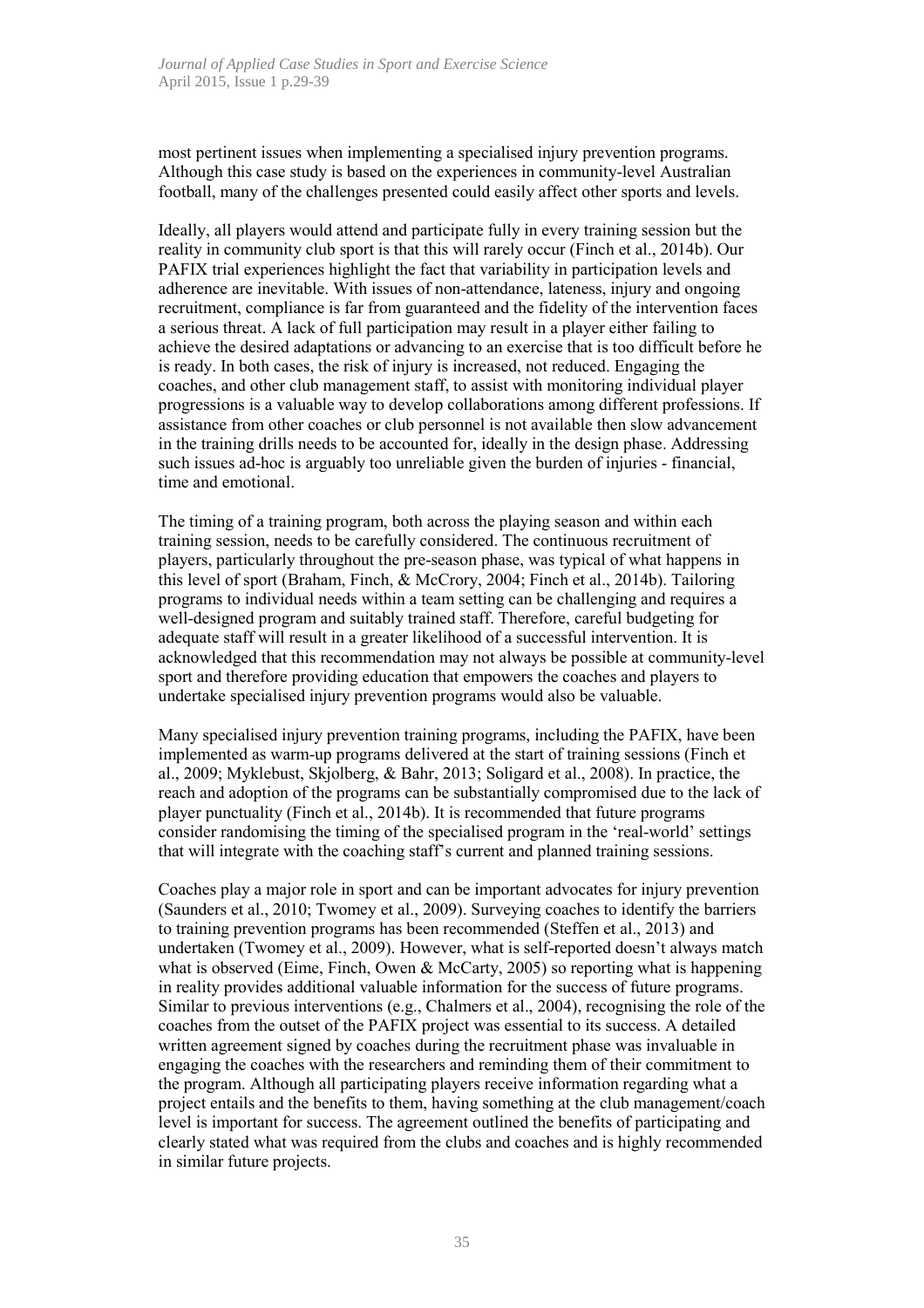Although the weather is an uncontrollable and unpredictable factor, its influence on the program fidelity needs careful consideration. The ground conditions can significantly impact on the progress and logistics of an injury prevention program. From our PAFIX experience, assuming that every training session will be consistent in its delivery throughout the pre-season and playing season is not appropriate. As such, it is important to develop a program that can accommodate variations to location and training surface, as well as the cancellation of sessions. For example, in the PAFIX training programs the maintenance cycles at the end of the season were shortened in some Victorian clubs. Furthermore, the differences in weather experienced by the two different states (Western Australia and Victoria) may explain inconsistent findings, wherein interventions that seem effective in one setting may not work in another. As such, it becomes clear that programs need to be informed at the design stage by the consideration of local conditions, likely issues and suitable responses (Finch, 2011b). In addition to modifications to the specific exercises prescribed, the choice of equipment may also require modification or careful management. Within our own project, this included considerations of the safe use in all weather conditions, the footwear required and potential damage/repair. Based on our experience, the inclusion of equipment manufacturers and/or technical staff as part of the interdisciplinary team would appear a very valuable strategy.

### **Recommendations**

After reflecting on the challenges in implementing an exercise training intervention in the 'real word', the following recommendations are made:

**Recommendation 1:** Factors such as player availability, coach support and support-staff availability are critical in the design and delivery of sports injury prevention exercise programs. To maximise fidelity and effectiveness, where possible staffing levels should reflect the (reasonably predictable) challenges reported here - and not be based on an idealised view of how the intervention will be delivered.

**Recommendation 2:** Player punctuality can affect a warm-up based injury prevention intervention. Therefore timing of delivery needs to be considered in future exercise training interventions.

**Recommendation 3:** The progression of an outdoor injury prevention training program can be significantly affected by environmental factors, particularly weather. Therefore contextual factors such as climate and venue must be considered in the design phase. The choices of training drills, equipment and rate of progression may all need to be adapted accordingly.

**Recommendation 4:** The inclusion of a wide variety of professions and disciplines, such as coaches, clinicians, researchers, equipment manufacturers, and technical staff, in the design phase of an intervention could significantly increase the likelihood of a successful implementation.

### **Conclusions**

Given that community sport settings are 'predictably unpredictable', future injuryprevention programs should seek to recognise, incorporate and manage this variability at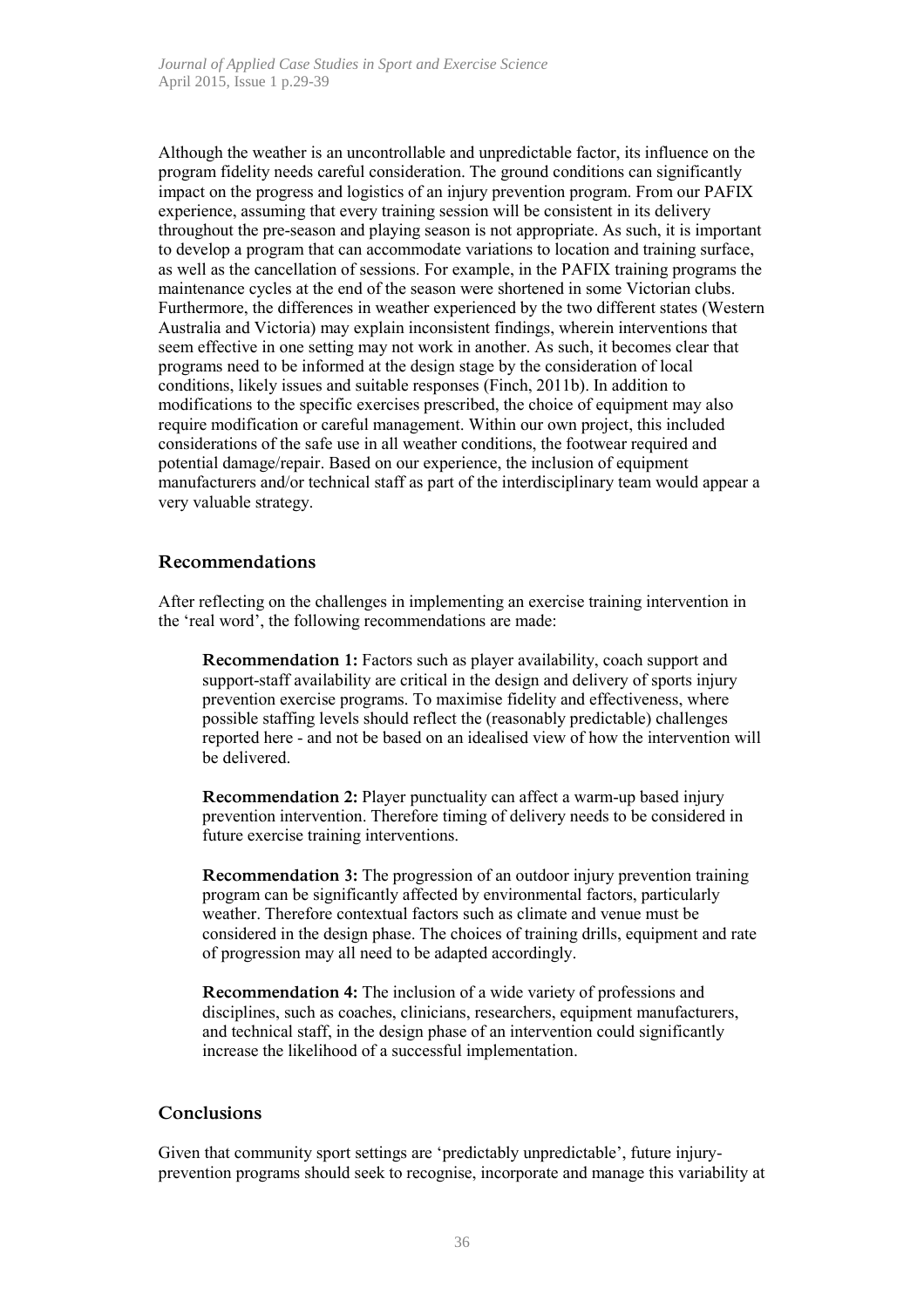the design stage. Programs should focus on the desired outcomes and adaptations and ensure that these can be delivered regardless of the challenges detailed in this report. Further still, practitioners and researchers should continue to record and report the realworld challenges experienced when implementing such programs, in order to inform the design of future interventions. By sharing our experiences of such challenges, and their resolutions, we may begin to overcome the apparently 'unpredictable' challenges to programs. This strategy would help to ensure that interventions which are both theoretically sound and evidence-based successfully manage the transition into the 'realworld'.

### **References**

- Braham, R., Finch, C., & McCrory, P. (2004). Non-participation in sports injury research: why football players choose not be involved. British Journal of Sports Medicine, 38(2), 238-239. doi:10.1136/bjsm.2002.003525
- Chalmers, D. J., Simpson, J. C., & Depree, R. (2004). Tackling rugby injury: Lessons learned from the implementation of a five-year sports injury prevention program. Journal of Science and Medicine in Sport, 7(1), 74-84. doi: http://dx.doi.org/10.1016/S1440-2440(04)80046-X
- Donaldson, A., & Finch, C. F. (2013). Applying implementation science to sports injury prevention. British Journal of Sports Medicine, 47(8), 473-475. doi: 10.1136/bjsports-2013-092323
- Donnelly, C. J., Elliott, B. C., Ackland, T. R., Doyle, T. L. A., Besier, T. F., Finch, C. F., Cochrane, J.L., Dempsey, A.R., & Lloyd, D.G. (2012). An anterior cruciate ligament injury prevention framework: incorporating the recent evidence. Research in Sports Medicine, 20(3-4), 239-262. doi:10.1080/15438627.2012.680989
- Eime, R., Finch, C., Owen, N., & McCarty, C. (2005). Do squash players accurately report use of appropriate protective eyewear? Journal of Science and Medicine in Sport, 8(3), 352-356. http://dx.doi.org/10.1016/S1440-2440(05)80046-5
- Emery, C. A., & Meeuwisse, W. H. (2010). The effectiveness of a neuromuscular prevention strategy to reduce injuries in youth soccer: a cluster-randomised controlled trial. British Journal of Sports Medicine, 44(8), 555-562. doi: 10.1136/bjsm.2010.074377
- Finch, C. (2006). A new framework for research leading to sports injury prevention. Journal of Science and Medicine in Sport, 9(1-2), 3-9. doi: http://dx.doi.org/10.1016/j.jsams.2006.02.009
- Finch, C., Doyle, T. L. A., Dempsey, A., Elliot, B., Twomey, D., White, P.E., Diamantopoulou, K., Young, W, & Lloyd, D.A. (2014a). What do community football players think about different exercise-training programmes? Implications for the delivery of lower limb injury prevention programmes. British Journal of Sports Medicine, 48(8), 702-707. doi: 10.1136/bjsports-2013-092816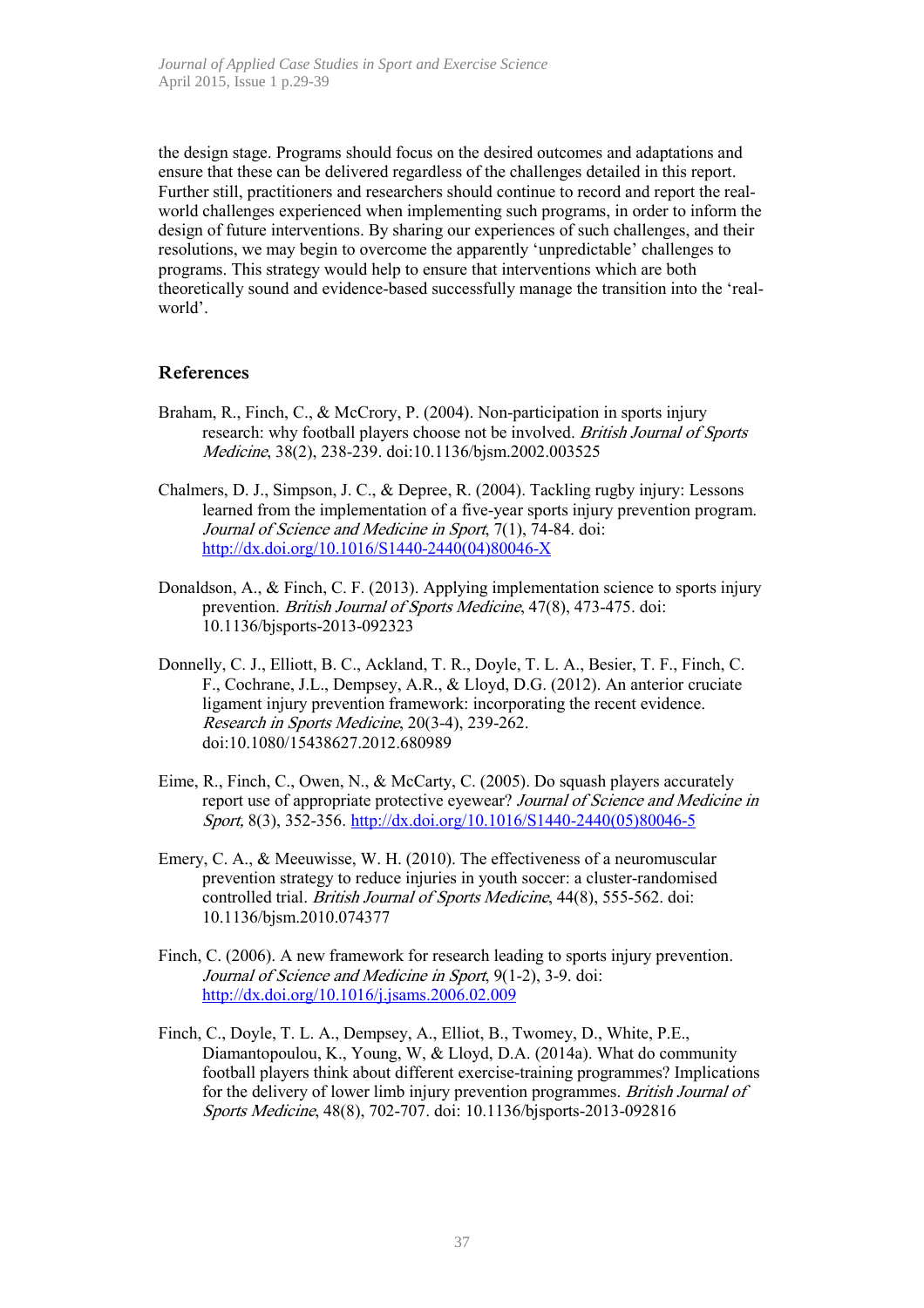- Finch, C., Lloyd, D., & Elliott, B. (2009). The Preventing Australian Football Injuries with Exercise (PAFIX) Study: a group randomised controlled trial Injury Prevention, 5(e1). doi: 10.1136/ip.2008.021279
- Finch, C. F. (2011a). Implementation and dissemination research: the time has come! British Journal of Sports Medicine, 45(10), 763-764. doi: 10.1136/bjsports-2011- 090252
- Finch, C. F. (2011b). No longer lost in translation: the art and science of sports injury prevention implementation research. British Journal of Sports Medicine, 45(16), 1253-1257. doi: 10.1136/bjsports-2011-090230
- Finch, C. F., Diamantopoulou, K., Twomey, D. M., Doyle, T. L. A., Lloyd, D. G., Young, W & Elliot, B.C. (2014b). The reach and adoption of a coach-led exercise training programme in community football. British Journal of Sports Medicine, 48(8), 718-723. doi: 10.1136/bjsports-2012-091797
- Finch, C. F., & Donaldson, A. (2010). A sports setting matrix for understanding the implementation context for community sport. British Journal of Sports Medicine, 44, 973-978. doi: 10.1136/bjsm.2008.056069
- Finch, C. F., White, P., Twomey, D., & Ullah, S. (2011). Implementing an exercisetraining programme to prevent lower-limb injuries: considerations for the development of a randomised controlled trial intervention delivery plan. British Journal of Sports Medicine, 45(10), 791-796. doi: 10.1136/bjsm.2010.081406
- Fortington, L. V., Donaldson, A., Lathlean, T., Young, W. B., Gabbe, B. J., Lloyd, D, & Finch, C.F. (2014). When 'just doing it' is not enough: Assessing the fidelity of player performance of an injury prevention exercise program. Journal of Science and Medicine in Sport,. doi: http://dx.doi.org/10.1016/j.jsams.2014.05.001
- Keats, M., Emery, C., & Finch, C. (2012). Are we having fun yet? Fostering adherence to injury preventive exercise recommendations in young athletes. Sports Medicine, 42(3), 175-184. doi:10.2165/11597050-000000000-00000
- Mandelbaum, B. R., Silvers, H. J., Watanabe, D. S., Knarr, J. F., Thomas, S. D., Griffin, L. Y., Kirkendall, D.T., & Garrett, W. (2005). Effectiveness of a neuromuscular and proprioceptive training program in preventing anterior cruciate ligament injuries in female athletes: 2-year follow-up. American Journal of Sports Medicine, 33(7), 1003-1010. doi: 10.1177/0363546504272261
- Myklebust, G., Engebretsen, L., Braekken, I. H., Skjolberg, A., Olsen, O. E., & Bahr, R. (2003). Prevention of anterior cruciate ligament injuries in female team handball players: a prospective intervention study over three seasons. Clinical Journal of Sports Medicine, 13(2), 71-78. doi: 00042752-200303000-00002
- Myklebust, G., Skjolberg, A., & Bahr, R. (2013). ACL injury incidence in female handball 10 years after the Norwegian ACL prevention study: important lessons learned. British Journal of Sports Medicine, 47(8), 476-479. doi: 10.1136/bjsports-2012-091862
- Saunders, N., Otago, L., Romiti, M., Donaldson, A., White, P., & Finch, C. F. (2010). Coaches' perspectives on implementing an evidence-informed injury prevention programme in junior community netball. British Journal of Sports Medicine, 44(15), 1128-1132. doi: 10.1136/bjsm.2009.069039